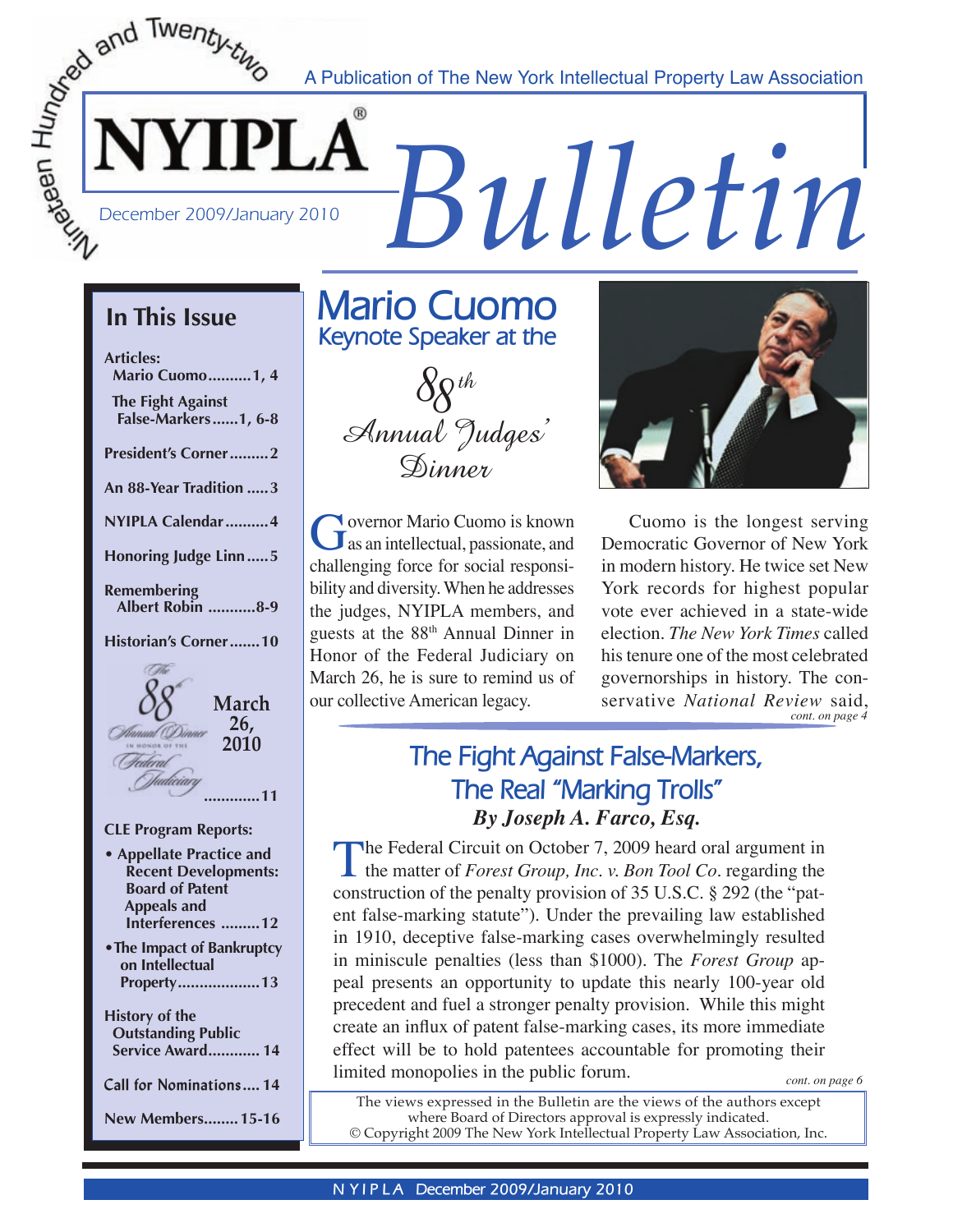#### January 2010

Dear Fellow Members,

 Much has happened since my first President's Letter, where I previewed this year's upcoming events. I am delighted to report the resounding success of these programs.

 Our monthly luncheon meetings featuring timely topics have been well attended. In September, Hon. Michael Fleming of the Patent Office spoke about appellate practice and recent developments at the Board of Appeals and Patent Interferences. The following month, Hon. Arthur J. Gonzalez of the U.S. Bankruptcy Court for the S.D.N.Y. discussed the impact of bankruptcy on intellectual property. In December, Hon. Faith Hochberg and Hon. Patty Shwartz of the U.S. District Court for the District of New Jersey, as well as Arnold Calmann, Phil Johnson and Stephen Roth addressed the District of New Jersey's local patent rules and their impact on pharmaceutical patent litigation. Also in December, Annemarie Hassett, Ira Levy, Ben Hershkowitz and Anthony Giaccio presented an evening program concerning preparation of a patent damages case for trial. I would like to extend my gratitude to Rich Erwine and Rich Martinelli, chairs of the Meeting and Forums Committee, which oversees the luncheon meetings, for their superb management in providing such comprehensive presentations.

 The fall one-day CLE Program, which was held at the Princeton Club in November, was well-received by a sold-out crowd of more than 150 attendees who were treated to some unique presentations. The speakers included Chuck Fish, Charles Miller, Doug Nemec, David Vickery, Michael Timmons and Joe DeGirolamo. The substantive content of the program was particularly impressive as it highlighted some extremely significant recent developments in the law. Dorothy Auth and Rich Parke planned and chaired the program, which received rave reviews.

 On the Committee front, Alexandra Urban and Susan McGahan have energized the Corporate Practice Committee, which has held a number of meetings. Recently, its members participated in a study of patent prosecution practices of New York metropolitan area corporations. In addition, the Amicus Committee, chaired by John Hintz and Charlie Weiss, has filed briefs in six Federal Circuit cases thus far this year.



 Finally, planning for the 88th Annual Dinner in Honor of the Federal Judiciary, which will occur on March 26, 2010, is in full swing. The Honorable Richard Linn of the U.S. Court of Appeals for the Federal Circuit will receive the NYIPLA Outstanding Public Service Award. Judge Linn has proven to be a leader of the patent bar through his selfless dedication to the development of intellectual property law. Our keynote speaker is former Governor Mario Cuomo, an intellectual, passionate and challenging force for social responsibility and diversity. Cuomo is a dynamic speaker, so expect to be entertained and informed by his remarks. As in the past, we will host a CLE program on the day of the dinner, which will include participation by some of the attending judges.

Looking ahead, your Association is moving forward with more informative programs and a number of committees are actively working on many interesting and topical projects. I urge you to consider joining and participating in one of our committees. There are many opportunities to become involved and exchange ideas with colleagues on the wide-ranging topics of intellectual property.

 We extend our best wishes to all our members and friends for a happy and healthy 2010 and look forward to seeing you during the upcoming winter and spring activities.

> Sincerely, Mark J. Abate President, New York Intellectual Property Law Association

**NYIPLA**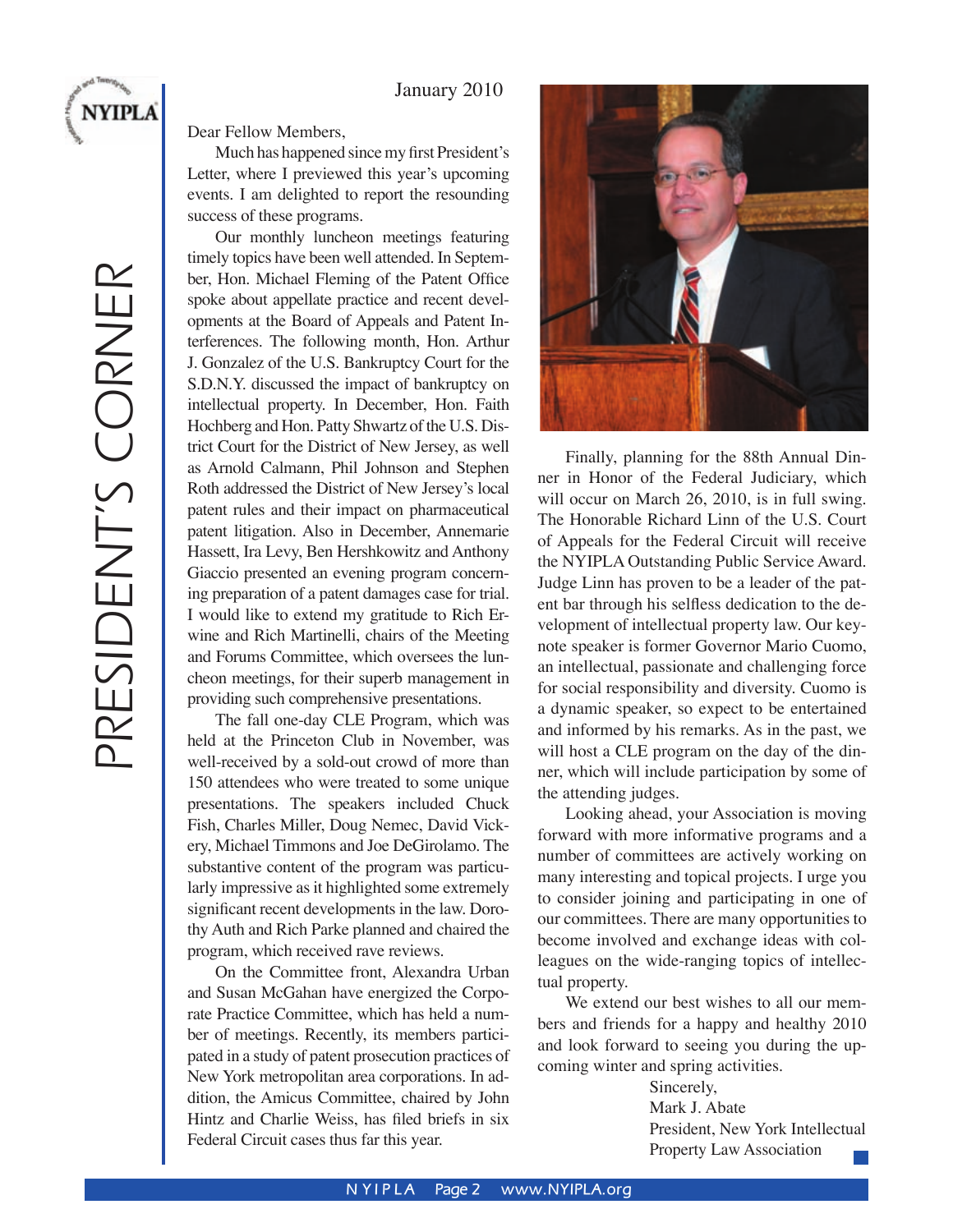## **An 88-Year Tradition**

In Friday, March 26, 2010, members and guests of the NYIPLA will enjoy the ambiance and elegance of the Waldorf=Astoria in a tradition that began in 1922. For the past 87 years, the association has been paying tribute to federal judges and the intellectual property community at the Annual Dinner in Honor of the Federal Judiciary.

 The first dinner was held on December 6, 1922. It was a rousing success with 258 people. NYIPLA members hosted 16 honored guests at 11 tables. Eleven judges attended from the Second Judicial District and the District of New Jersey. Among the

attending judges was the renowned Hon. Learned Hand, who was appointed by President Taft in 1909 and spent 52 years on the federal bench. His cousin, Hon. Augustus Hand, was there as well. Also in attendance were the U.S. Commissioner of Patents, Hon. T.E. Robertson, and the presidents of the Patent Law Associations of Chicago, Cleveland, Pittsburgh, and the American Patent Law Association.

 In the spirit of "patent law entertainment," the printed dinner menu appeared in the form of a patent submitted by fictional applicants "William A. Cook and Alphonse A. Chef." Some quotes from that menu:

*"This invention relates to an improved Composition of Matter or Dinner. Among the objects of the invention is to provide a Dinner to promote good fellowship between the Bench and the Bar. A further objective of the invention is to provide a novel (that is, not more than a few days old) combination of elements, herinafter termed "courses," illustrated in the drawings and more particularly pointed out in the appended claims."* 

Setting the foundation for the Dinner's tradition of fine food and sumptuous desserts, the menu concluded with *"An Improved Composition of Matter consisting of Bombe of Nesselrode Ice Cream, with assorted cakes, macaroons, lady fingers and coffee."* 

 Through the years, the Dinner has continued to be the premier event for the NYIPLA. We have been honored with the attendance of distinguished judges and enlightening keynote speakers, including Ronan Tynan, Ed Koch, Tim Russert, Scott Turow, Tom Brokaw -- and this year's speaker, Mario Cuomo.

 You can be a part of this historic event. Make your reservations to attend this year's dinner on Friday, March 26, 2010 at the Waldorf=Astoria. Reservation forms are available at www.nyipla.org, or call (201) 634-1870. Reservation deadline is February 9, 2010.



President New York Patent Law Association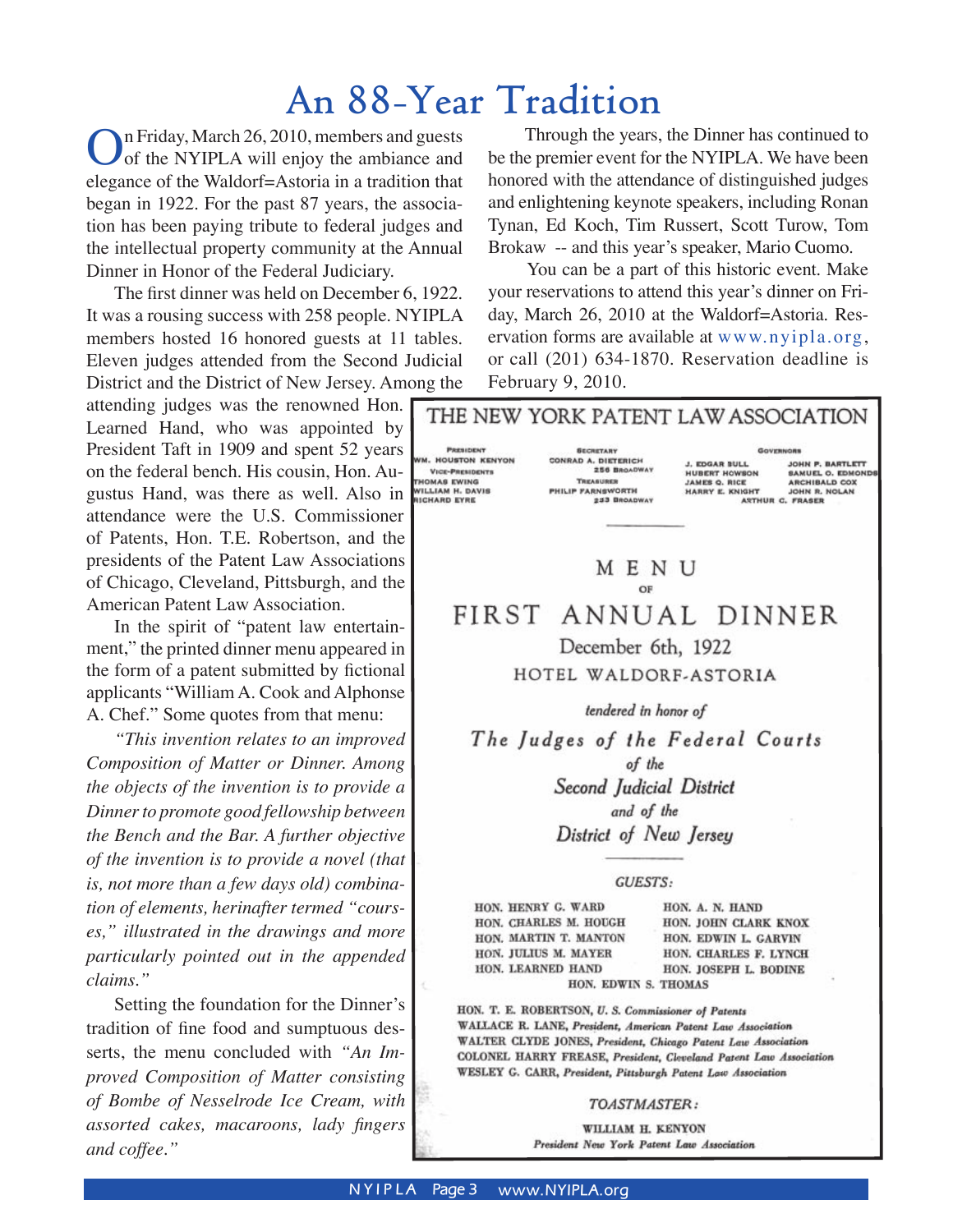#### *cont. from page 1*

"Mario Cuomo has for years been hailed as both the philosopher-king and the humble conscience of the Democratic Party, a formidable, saintly genius of liberalism. Since his efflorescence at the 1984 Democratic convention, even many conservatives have accorded this, their archenemy, a certain respect."

 Cuomo served New York through two national recessions and twelve years of federal policies that cut back on federal aid to New York and other states. Nevertheless, he balanced 12 budgets, reduced New York's largest tax, the income tax, by more than 20 percent; rebuilt much of the state's infrastructure; reduced the mortality rates on highways every year for seven years with the nation's first seat belt law and an aggressive anti-drunk-driving program; created the state's first Centers of Advanced Technology; and introduced programs like "Child Health Plus" and the "Children's Assistance Program," a reform of the New York welfare system that served as models for later federal programs now in place.

Governor Cuomo appointed 112 judges, including all the judges of the New York State Court of Appeals during his tenure, as well as the first and second women judges, the first Black, the first Hispanic, and the first woman to serve as Chief Judge.

 He declined invitations to run for president of the United States and to serve on the United States Supreme Court. A lawyer since 1956, he returned to the practice of law at Willkie Farr & Gallagher LLP in 1995.

 Cuomo is a scholar on Abraham Lincoln and wrote *Why Lincoln Matters: Today More than Ever* (Harcourt, 2004). The book shows how Lincoln's big issues – equality, the role of government, war and peace, and the responsibilities of the fortunate few –still resonate in today's world.

It's time to make your reservations for the  $88<sup>th</sup>$ Annual Dinner in Honor of the Federal Judiciary. The dinner will be held on Friday, March 26 at the Waldorf=Astoria Hotel. Reservation forms are available at www.nyipla.org, or call (201) 634-1870. The Reservation deadline is February 9, 2010. For further information, contact Louise Lessersohn at (201) 634-1870.



**N YIPLA** Page 4 www.NYIPLA.org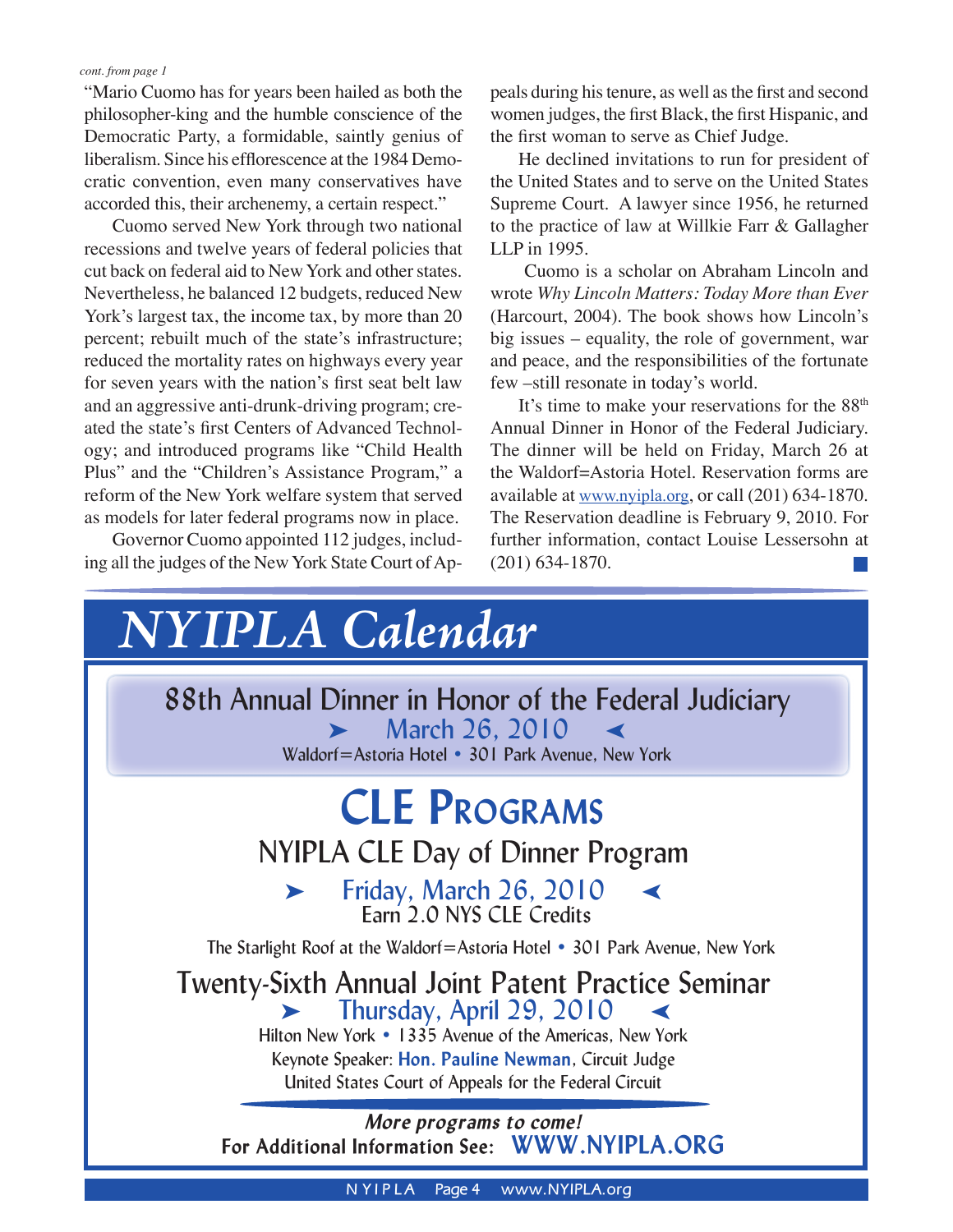## **NYIPLA to Honor Judge Richard Linn at 88th Judges' Dinner in March**

The Honorable Richard Linn will receive the NYIPLA Outstanding Public Service Award at the 88th Annual Dinner in Honor of the Eederal In the 88th Annual Dinner in Honor of the Federal Judiciary on March 26, 2010, at the Waldorf=Astoria Hotel. For the past eight years, the Association has selected an OPS recipient in recognition of a lifetime dedicated to the pursuit and administration of justice. Judge Linn more than meets this standard.

 Judge Linn is a Circuit Judge for the United States Court of Appeals for the Federal Circuit. He was nominated by President Clinton on September 28, 1999 and took the oath of office at the stroke of midnight on January 1, 2000 becoming the first federal judge of the 21st century.

 Judge Linn received his B.E.E. from Rensselaer Polytechnic Institute in 1965 and a J.D. from Georgetown University Law Center in 1969. He began his career in intellectual property in 1965 as an examiner at the U.S. Patent Office while attending evening classes at Georgetown. After three years, he moved to the Office of Naval Research where he wrote and prosecuted patent applications



while completing his last year in law school. He was the head of the intellectual property department at Marks, Murase & White for 20 years. During that time, he acted as lead or senior counsel in over 30 litigations in the United States. In 1997, he joined Foley & Lardner to manage and direct the Electronics Practice Group of the firm's Intellectual Property Department. He left the practice of law at the end of 1999 to become a Federal Circuit judge.

 Judge Linn was a member of the founding Board of Governors of the Virginia Bar Section on Patent, Trademark, and Copyright Law and served as Chairman in 1975. In 2000, Judge Linn received the Rensselaer Alumni Association Fellows Award. He served as an Adjunct Professor and Professional Lecturer in Law at George Washington University Law School from 2001 to 2003, and currently serves on the Law School's Intellectual Property Advisory Board. In 2006, Judge Linn was honored for dedication, service, and devotion to justice by the Austin Intellectual Property Law Association. Last year, he was awarded the 2009 New York Intellectual Property Law Association Leadership Award and the 2009 Jefferson Medal from the New Jersey Intellectual Property Law Association.

 Judge Linn has demonstrated himself to be a leader of the Patent Bench and Patent Bar through his selfless dedication to the development of Intellectual Property Law focused American Inns of Court around the country. American Inns of Court are organizations that bring together judges, senior lawyers, junior lawyers, and students to promote the traditions of civility, excellence, and professionalism. There are currently ten IP focused Inns of Court that are members of the Linn Inn Alliance, including New York's Hon. William C. Conner Inn of Court. The NYIPLA and the entire IP community in New York are grateful to Judge Linn for his exemplary leadership.

 NYIPLA members and guests will have an opportunity to honor and celebrate with Judge Linn at the Dinner on March 26. Firms who wish to take Congratulatory Notices in the Dinner Program may call (201) 634-1870, or email kmallozzi@nyipla. org. Forms for the Congratulatory Notices and Dinner Reservations are available at www.nyipla.org.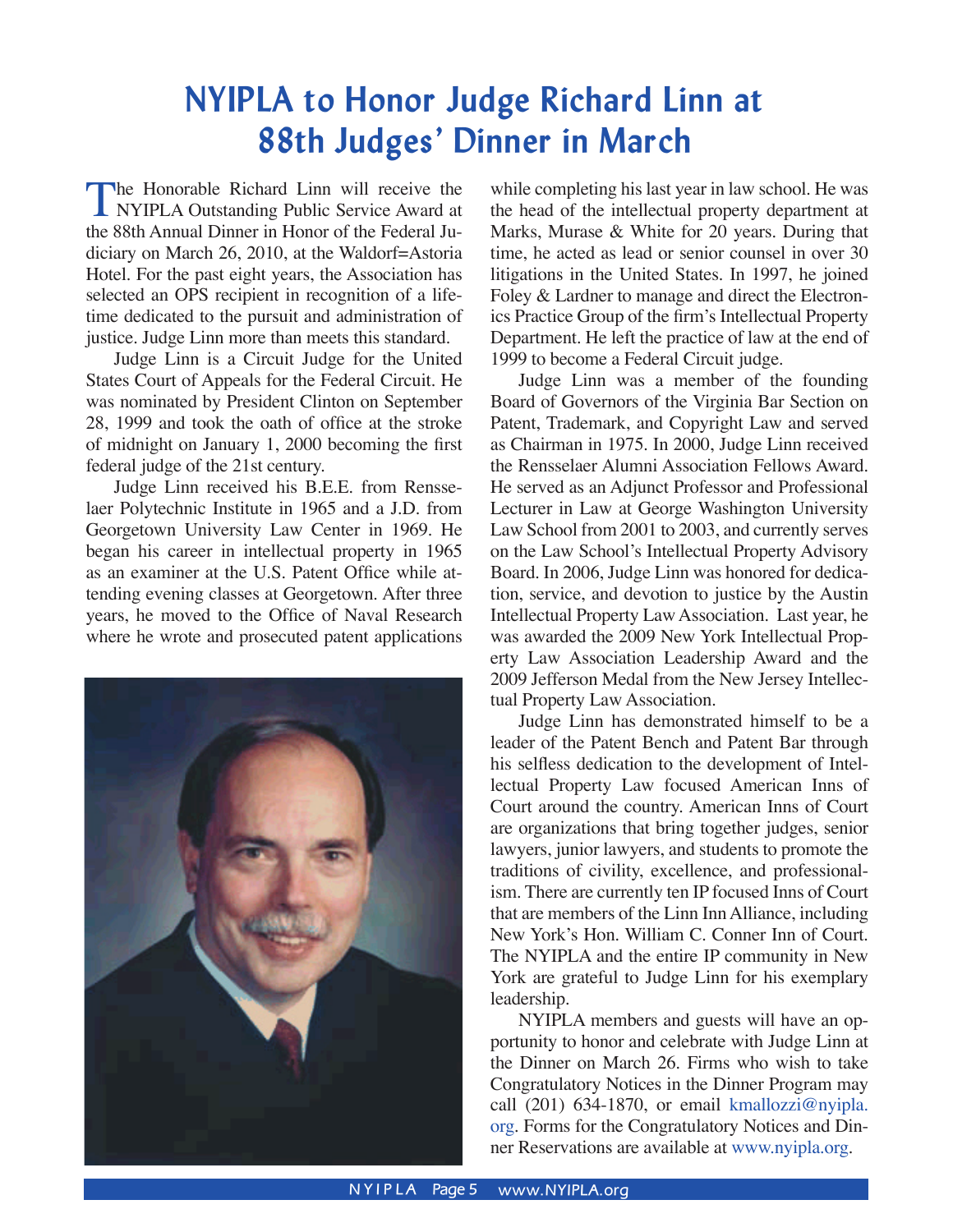#### **A. THE FALSE-MARKING STATUTE: THEN AND NOW**

The patent false-marking statute in Title 35 is unique as one of few *qui tam* statutes remaining in the American legal system<sup>4</sup> and the only penalizing statute in the Patent Laws.<sup>5</sup> The current statute, amended in 1952, states in pertinent part:

> Whoever marks upon, or affixes to, or uses in advertising in connection with any unpatented article the word "patent" or any word or number importing that the same is patented … [or] that an application for patent has been made, when no application for patent has been made, or if made, is not pending, for the purpose of deceiving the public … Shall be fined not more than \$500 for every such offense.

Before 1952, § 292 imposed a penalty of not less than one hundred dollars for every false-marking offense.6 When the 1870 penalty provision came before the First Circuit in the 1910 case *London v. Everett H. Dunbar Corp.*, the requested penalty was \$10,000, or the equivalent of \$1,311,102.70 in 2008 dollars.7 To avoid interpreting a penalty "result[ing] in the accumulation of an enormous sum of penalties, entirely out of proportion to the value of the articles," the statute was construed to penalize only each decision to mark, not each falsely marked article.<sup>8</sup> Even after the minimum \$100 penalty was removed, courts still followed the 1910 case.9 But under the current language, *London's*  policy of avoiding an imposition of a minimum penalty no longer applies. Therefore, it seems that *London* now carries little if any precedential value on the law of assessing penalties for patent falsemarking.

### **B. ORAL ARGUMENT IN THE FEDERAL CIRCUIT**

The advocated "per article" penalty<sup>10</sup> serves a dual role: an adequate deterrent for deceptive marking and a reward for vigilant informers, the latter appearing to be the primary policy concern of the Federal Circuit panel during the *Forest Group* oral argument. At the core of the dialogue was whether imposing a penalty per falsely marked thing encourages marking trolls, *i.e.*, people who will seek opportunities to sue patentees for false-marking.

The defendant-appellant argued that penalties in cases brought by any plaintiff, marking troll or not, would not pose a problem because the district courts have discretion in proposing the penalty under the

Federal Circuit's advocated reading of the statute.<sup>11</sup> To continue following *London*, the panel realized, would provide little incentive to bring false-marking lawsuits. "Marking trolls" police the deleterious effects of deceptive false-marking and, as the panel noted, could be rewarded for eliminating the people who are eliminating competition. By limiting the awards realizable under the false-marking statute, courts may indirectly discourage the core group of litigants who are capable of identifying and stopping a false-marker.

The appellee suggested that any change in the law was better left for Congress. But draftsmanship was not the issue – rather, it was the interpretation of the law's language. The panel mentioned that patent false-marking carries an anticompetitive effect which under the *London* rule would only work to the false-marker's benefit, *i.e.*, the benefits of falsely marking products to increase consumer appeal and exclude competitors outweigh penalties for violating the statute.<sup>12</sup> Left unchanged, it pays for companies to falsely mark their products with patent numbers, the precise harm to the public Congress meant to remedy in enacting the statute.

### **C. REPERCUSSIONS OF A "PER ARTICLE" PENALTY**

#### **1. More Opportunities To Stop Monopoly Trolls**

It is possible that a "per article" penalty may induce waves of patent false-marking litigation. Arguably, § 292 plaintiffs are merely acting on Congress's intent to keep the public free of unwarranted patent monopolies. An increased number of proper § 292 suits aligns with the legislative purpose of stopping the anticompetitive effects of false-markers who act as monopoly trolls. There are no qualms concerning individuals who seek to oust an unwarranted patent monopoly from the public domain via an invalidity, unenforceability or antitrust claim. In fact, the law applauds these challenges to unwarranted or invalid patent monopolies.<sup>13</sup> Similarly situated to the aforementioned individuals, victorious § 292 plaintiffs achieve the same result: stopping unnecessary patent monopolies from encumbering the public.

#### **2. A Penalty Award Driven By Antitrust Concerns**

The oral argument raised the popular concern that under a "per article" penalty, a victorious § 292 plaintiff could reap large monetary awards. However likely this result might be, it is inciden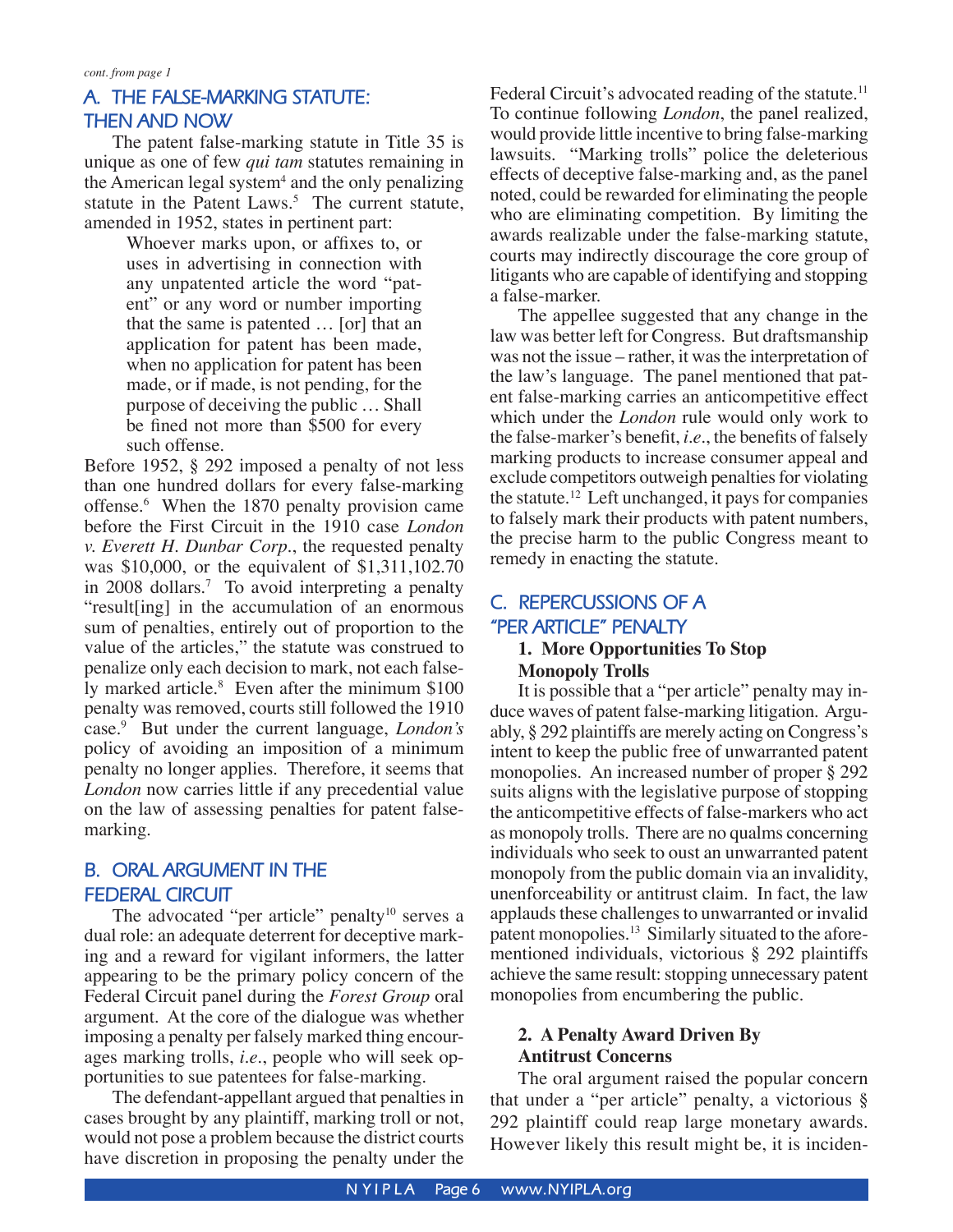tal to the penalty's deterrence function. Were the penalty provision merely a money making device, a false-marker could pay the potential plaintiff the asserted damages amount (discounted for litigation uncertainty) thereby avoiding a false-marking lawsuit altogether. This type of transaction would allow the false-marker an unwarranted monopoly over products in the public domain at the cost of paying off the § 292 plaintiff. But this result simply would not happen because by engaging in a transaction that perpetuates an anticompetitive arrangement, the false marker may run afoul of Federal antitrust laws.<sup>14</sup> Therefore, the statute's core anticompetitive purpose cannot be avoided by simply paying off the representative of the public.15 Truly, the penalty provision is meant to deter anticompetitive behavior first and issue an award as an afterthought.

#### **3. Diligent Monopoly Inspection**

Based on the oral argument, it seems that the Federal Circuit views the § 292 plaintiff as the least troll-like of the two parties in a patent falsemarking case. That a "per article" penalty may increase efforts to seek out false-marking issues is a nearsighted observation. Over the long term, patent counsel would increase their awareness of client marking decisions and the marking decisions of competitors. Ultimately, the statute will delegate further duties on patent lawyers who are arguably best equipped to prevent false-marking and identify it in the public domain. These monopoly inspectors audit patent monopolies and ensure that there are proper representations of exclusionary rights in the public domain. The net effect is a proper patent marking system.

#### **4. No Near Or Present Danger**

At present, it is not only financially imprudent but also considered taboo to bring false-marking actions due to limited returns on victorious suits and the negative connotation of § 292 plaintiffs as "marking trolls." Bringing a false-marking suit carries serious risks: (1) substantial litigation costs, primarily due to the necessary discovery to prove intent to deceive, and (2) consequences of likely public exposure and scrutiny for bringing such a case. Though costs of litigation may be recoupable, a negative reputation achieved by bringing these sorts of actions is not.

Even when the Federal Circuit seems to have condoned a practice of removing falsely marked articles from the marketplace through § 292, it may still be likely that championing a fight against monopoly trolls results in only a Pyrrhic victory. In time, this view of § 292 plaintiffs may change, but the current possibility of a negative reputation among other patent lawyers and former and potential clients suggests that only the strongest false-marking cases will make their way to the courts.

#### **D. CONCLUSION**

The Federal Circuit has recognized that an increase in public defenders under the statute might actually reduce patent false-marking. Implicit in this recognition is the understanding that any additional costs born by the legal system in entertaining these cases will be outweighed by the economic benefits of alleviating threats to competition. Though § 292 suits may gain popularity in courts, the pace at which courts might see such actions will not be extreme considering the costs of maintaining such lawsuits and the potential for negative public perceptions of the § 292 plaintiff.

Nevertheless, the existence of a more powerful false-marking statute will undoubtedly impact the general practice of moderating product markings and place a greater duty on patent lawyers to be attentive to patent false-marking by their clients and their competitors.

*Editor's Note:* On December 28, 2009, the Court of Appeals for the Federal Circuit ruled in *Forest Group, Inc. v. Bon Tool Co.* that 1) "a party asserting false marking must show by a preponderance of the evidence that the accused party did not have a reasonable belief that the articles were properly marked," and 2) 35 U.S.C. § 292 considers falsely marking each article with intent to deceive as a separate offense, payable by a fine of not more than \$500 per offense. The Court rejected the district court's \$500 total fine made in reliance on *London v. Everett H. Dunbar Corp.*, and noted that the statute was rewritten in 1952.

 The Court rejected the defendants' argument that such a reading would encourage "marking troll" suits, noting that such actions are explicitly permitted and encouraged by the statute's *qui tam* structure. The Court remanded for reassessment of the amount of the fine noting that the district court, in meting out a per-article fine of anywhere from "a fraction of a penny" to \$500, has "the discretion to strike a balance between encouraging enforcement of an important public policy and imposing disproportionately large penalties for small, inexpensive items produced in large quantities."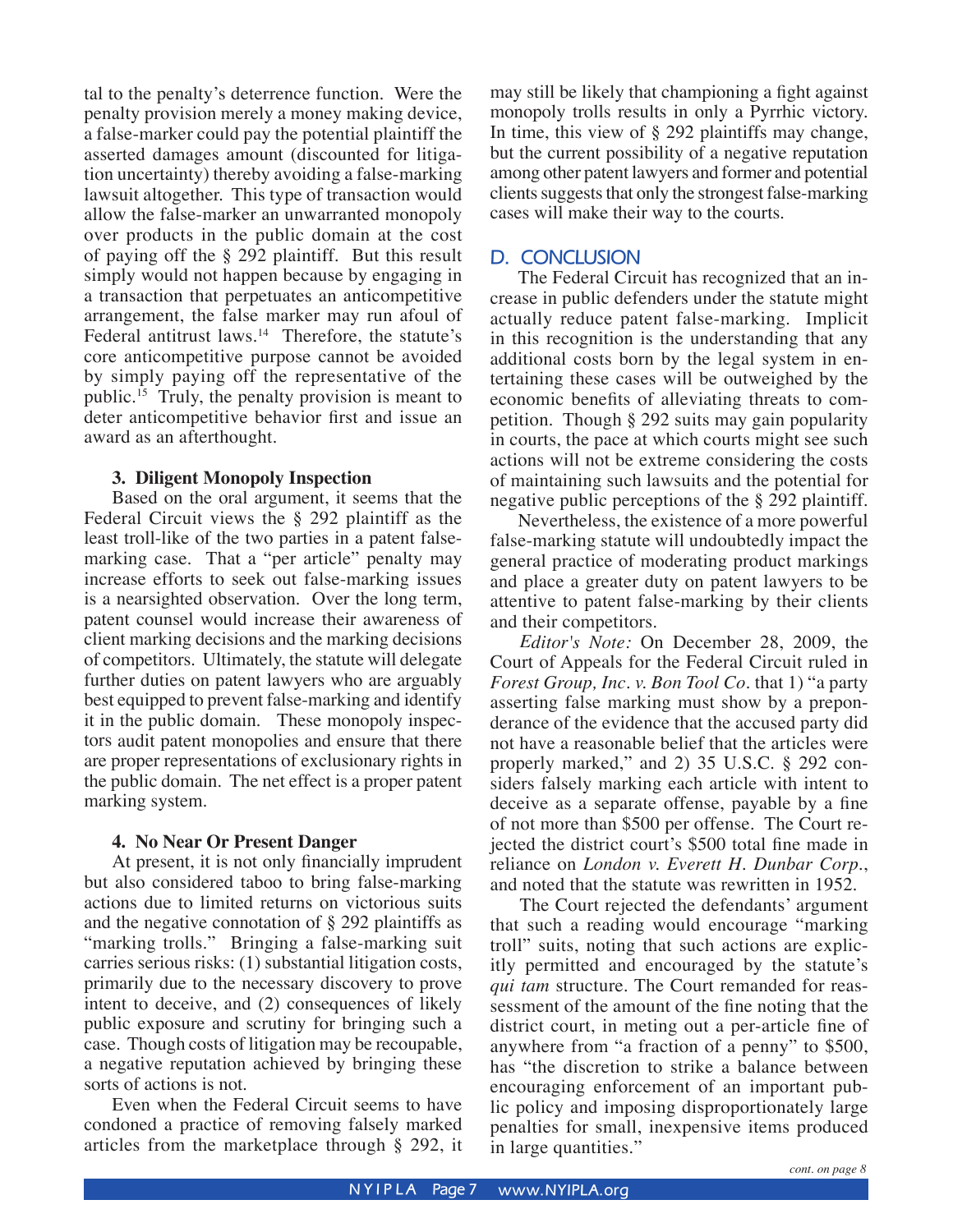

<sup>1</sup> Joseph A. Farco is an associate at the New York office at Locke Lord Bissell & Liddell LLP and specializes in patent litigation, transaction and prosecution. For questions or comments about this article, the author may be reached at (212) 415-8567 or at JFarco@lockelord.com. The author thanks Bob McAughan, a partner at the Houston office of Locke Lord Bissell & Liddell LLP, for the addition of his practical experience related to this issue.

2 *Forest Group, Inc. v. Bon Tool Co.*, Appeal No. 2009-1044 (Fed. Cir. filed Oct. 29, 2008), Oral Ar-

gument on Appeal, http://oralarguments.cafc.uscourts.gov/searchscript.asp (Oct. 7, 2009) (on file with Federal Circuit Court of Appeals). Any reference to Federal Circuit panel discussions in this paper are with reference to this recording.

3 The prevailing precedent originated from *London v. Everett H. Dunbar Corp.*, 179 F. 506, 507 (1st Cir. 1910). Under *London*, the penalty for falsemarking was applied to each conscious choice to deceptively mismark, and not for each falsely marked article.

4 In reciting that "Any person may sue for the penalty…," § 292(b) confers standing on any person to sue under §292(a), dividing the penalty between themselves and the United States. *See Pequignot v. Solo Cup Co.*, No. 1:07cv897, 2009 WL 874488 at \*2 (E.D. Va. Mar. 27, 2009).

5 2 U.S.C.C.A.N. 2424 (1952) ("This [§ 292] is a criminal provision." It penalizes the actor rather than compensate for any injury).

6 35 U.S.C. § 50 (1946), R.S. § 4901 (1870).

7 This penalty was sought for falsely marking 100 foot supporters. *London*, 179 F. at 509. The relative 2008 dollar amount reflects the value of the penalty in a 1910 economy (or GDP per capita). *See* Lawrence H. Officer and Samuel H. Williamson, "Six Ways to Compute the Relative Value of a U.S. Dollar Amount, 1790 to Present," MeasuringWorth, 2008, http://www. measuringworth.com/uscompare/ (last visited, November 16, 2009).

8 *London*, 179 F. at 507 (minimum \$100 penalty applied to any article regardless of worth would be unjust). The *London* court followed three prior holdings that also resolved the statute as only penalizing each decision to mark. *Hotchkiss v. Samuel Cupples Wooden Ware Co.*, 53 F. 1018, 1021 (E.D. Mo. 1891) (falsely marking about 30 articles would lead to \$40,000 award); *Hoyt v. Computing Scale Co.*, 96 F. 250 (S.D. Ohio 1899) (falsely marking 1,500 scales would have resulted in \$150,000 penalty); *U.S. Condensed Milk Co. v. Smith*, 116 App. Div. 15, 18-19 (3d Dept. 1906) (\$4,650 penalty for \$11.16 worth of milk cans).

<sup>9</sup> *See Juniper Networks v. Shipley*, 2009 WL 1381873, \* 6 (N.D. Cal. 2009) (the "[false marking] statute does not prescribe a distinct penalty for each individual article marked"); *Forest Group, Inc. v. Bon Tool Co.*, 2008 W.L 4376346, \* 3 (S.D. Tex. 2008) ( "…the First Circuit case is well-reasoned and persuasive"); *Bibow v. American Saw and Mfg. Co.*, 490 F. Supp. 2d 128, 129 (D. Mass. 2007) (per mark penalties of \$200 million raises doubts "that the statute ever intended to create such a lucrative game of gotcha!"); *Icon Health & Fitness, Inc. v. Nautilus Group, Inc.*, 2006 WL 753002, \*5 (D. Utah 2006) ("such a fine [per false marking advertisement] would be nothing short of astronomical."); *Sadler-Cisar, Inc. v. Commercial Sales Network, Inc.*, 786 F. Supp. 1287, 1296 (N.D. Ohio 1991) ("continuous markings over a given time constitute a single offense").

<sup>10</sup> The Federal Circuit panel indicated that the penalty applies to each falsely marked "thing" (article or not). For the purposes of this paper, however, the "per article" theory was the one advocated by the defendant-appellant and will be referred to as such.

<sup>11</sup> Given the language "not more than \$500," the panel commented that courts could augment the award to fractions of the penny in order to devise in a more reasonable penalty.

<sup>12</sup> The panel asked whether it could possibly have been Congress's intent that companies mismark rampantly and be penalized at most \$500.

13 *Haughey v. Lee*, 151 U.S. 282, 285 (1894) (individuals should not be estopped from actions "to relieve the public from an asserted monopoly…"); *Genentech v. Medimmune*, 549 U.S. 16-18 (2007) (settlement of patent litigation does not bar subsequent declaratory judgment by patent licensee that patent is invalid, unenforceable or not infringed).

<sup>14</sup> A settlement that would restrain trade or perpetuate an unwarranted commercial monopoly could violate Sections 1 and 2 of the Sherman Antitrust Act. *See* 15 U.S.C. §§ 1, 2 (1890).

<sup>15</sup> If one were to accept this formulation of the issue, the § 292 plaintiff becomes analogous to a member of the Department of Justice in a Federal antitrust action.

## In Memoriam

Albert Robin, a member of the NYIPLA for over 40 years and a past president (1981-82), died on October 28, 2009.

Mr. Robin's career spanned all aspects of trademark practice and litigation. In addition to his commitment to our Association, he had been a member of the board of directors of the AIPLA, served on the Trademark Review Commission, was counsel to the International Trademark Association, a member of the Commerce Department Public Advisory Committee for Trademark Affairs, and chairman of the New York City Bar Association Committee on Trademarks and Unfair Competition. He was also a member of the INTA/CPR National Panel of Distinguished Neutrals.

Contributions in his memory for pancreatic cancer research can be made to "Johns Hopkins University" and sent to:

> m **Johns Hopkins Medical Institutions Ralph H. Hruban, M.D. 401 North Broadway, Weinberg 2242 Baltimore, MD 21231-2410**

Include Mr. Robin's name on the check.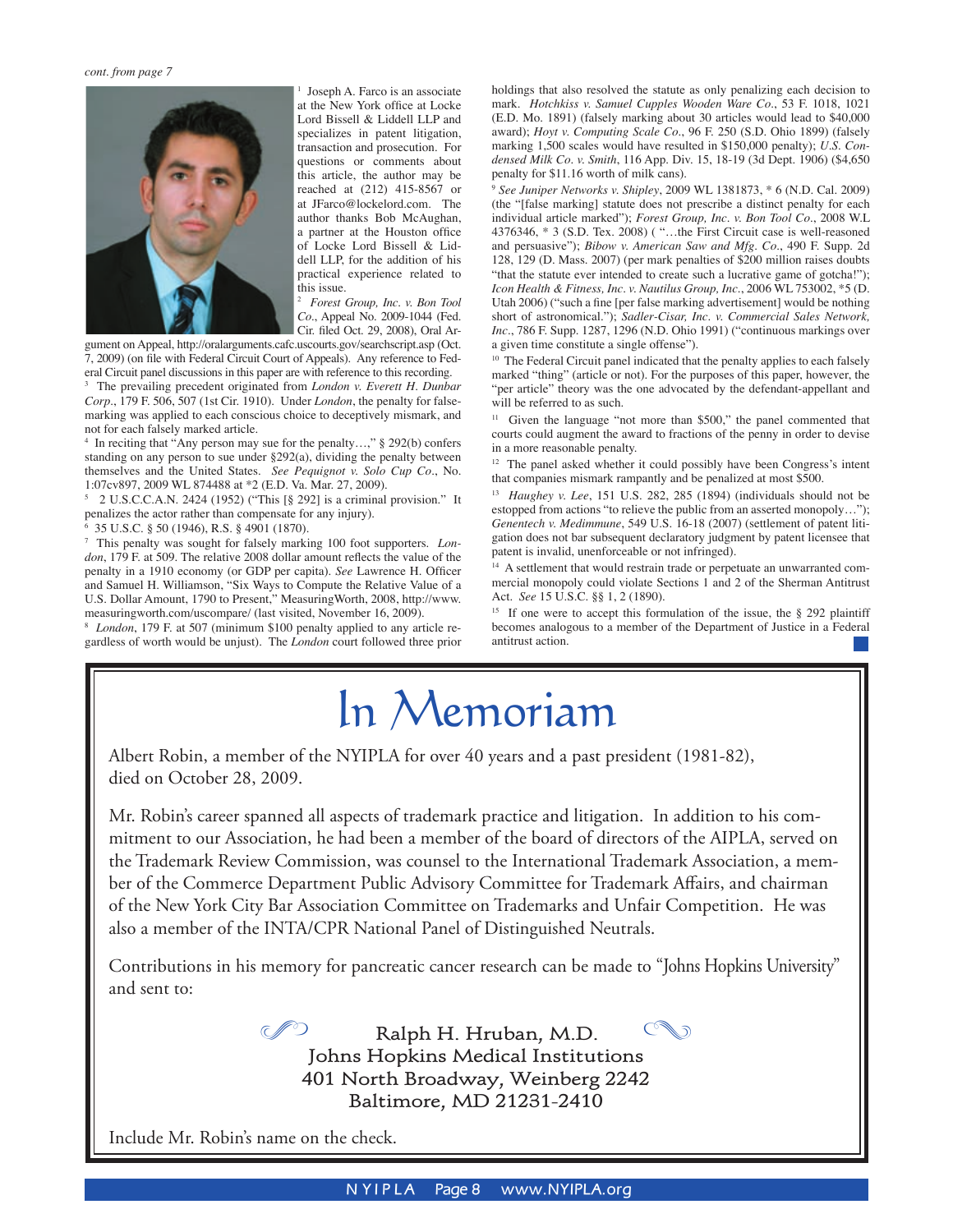## Albert Robin – Mentor and Friend By Howard Barnaby

 $\prod$  was saddened to receive the news of Al Robin's death. I had not spoken to him for a was saddened to receive the news of Al number of months and was not aware of his illness. What followed was a flood of memories spanning the thirty-five years I have known Al. In looking back on those years, I was comforted to see how our relationship had developed from one of mentoring into friendship.

I first met Al Robin in 1973 when I interviewed for an associate position at Watson Leavenworth Kelton & Taggart. Except for a two-year hiatus working as in-house trademark counsel, I spent my entire professional career with Al from 1974 until my retirement from the practice of law in 2004.

Since that time, I have worked at Yale University (Al's alma mater). Al enjoyed reminiscing with me about his time at Yale as well as current happenings on the campus. He also phoned me on occasion to pass along greetings from well wishers he had met at NYIPLA and INTA events.

 I learned much from Al about the practice of law, trademark litigation and prosecution, licensing, opinion work and counseling clients. His was a very practical, common-

sense approach that I came to admire. Whenever we litigated for our clients, it was always with a view toward trying to achieve a settlement of the disputed issues. Al believed that it was always preferable for two litigants to come to an agreement based on sound business judgment rather than to place their fate in the hands of a judge or jury. As long as neither side was entirely satisfied with a settlement, then Al

felt that a good result was probably achieved. This always seemed to result in long-term benefits for clients.

 On the other hand, when the situation arose, Al did not shy away from vigorously representing his clients in court, whether at the trial or appellate level. I always marveled at his ability to digest the issues in a case and to present them to the court. He was truly a quick study with an innate talent for cross-examination. I recall one trial in Reno, Nevada, at which Al was to cross-examine an expert witness on survey evidence. I found him the evening before "preparing" in the casino at a dice table. The next day, he made short shrift of our adversary's witness, totally discrediting his expert opinion and testimony.

Al also instilled in me the importance of contributing to bar association activities and the intellectual property field. He was responsible for mentoring a number of persons, myself included, from committee work in the NYIPLA through board membership to serve as the association president. I treasure the memories of my own time as an NYIPLA board member and officer and recall Al's sense of pride in my accomplishments.

> Al Robin lived for the practice of law and the service of his clients. It is not surprising that he developed close friendships with many of these clients. I am grateful that he was able to continue in his practice until his final illness and know that his clients will share in my sense of loss.

> I was fortunate to have Albert Robin as a mentor. But I am grateful to have been able to call him my friend. Godspeed, Al.

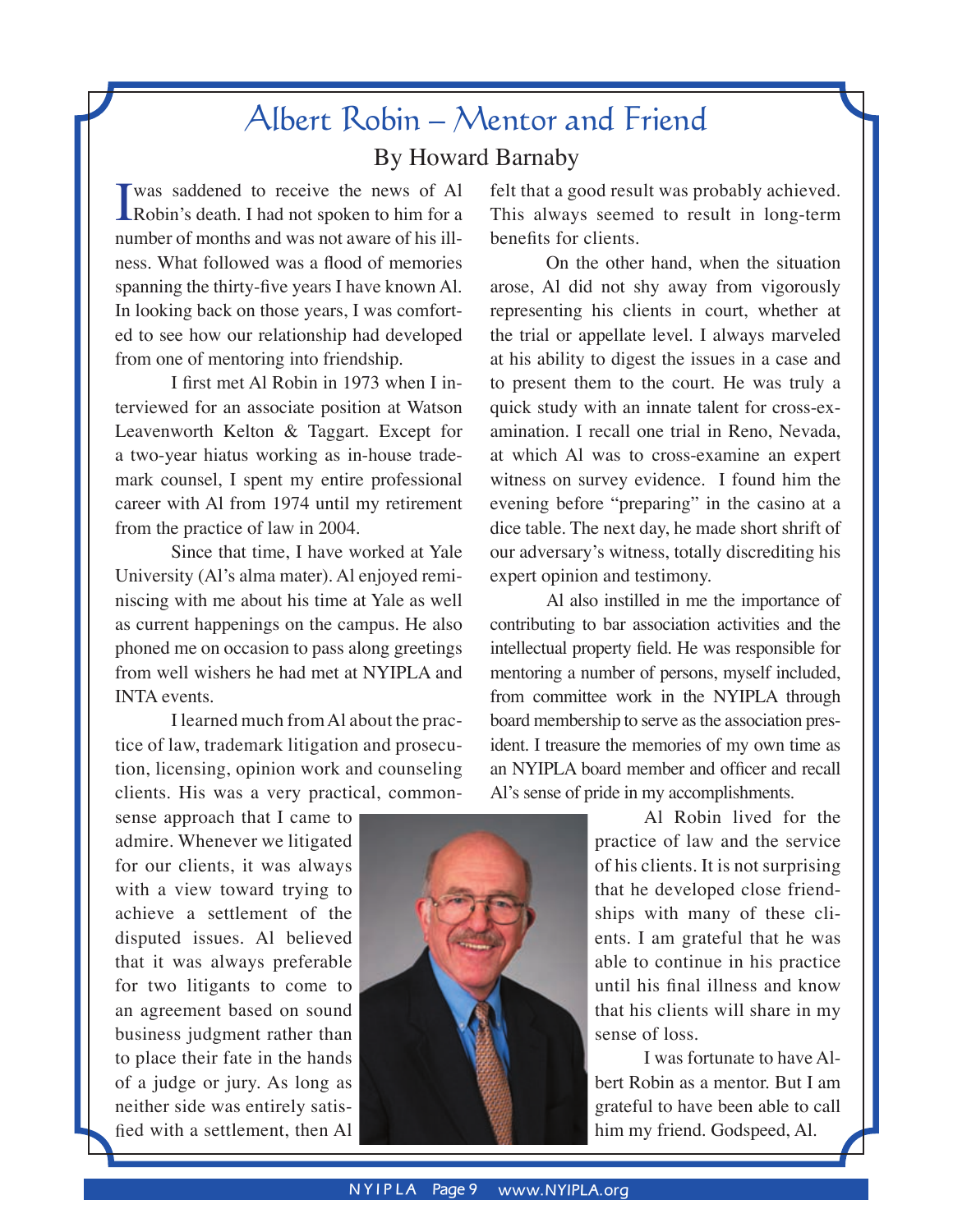

## "As Time Goes By - On the Shoulders of Giants" *by Dale Carlson*

 $\prod_{\text{puted to have said:}}$  "We are like dwarfs" n 1130 A.D., Bernard of Chartres is restanding [or sitting] upon the shoulders of giants, and so [are] able to see more and farther than the ancients."

In 2009 A.D., our Association marked the passing of three IP giants - Lorimer P. Brooks [NYIPLA Pres. '75-'76], William C. Conner [NYIPLA Pres. '72-'73], and Albert Robin [NYIPLA Pres. '81-'82]. Each made significant contributions to the advancement of our Association and its objectives before, during, and after their time as NYIPLA President.

 In their early years, Larry Brooks and Bill Conner shared a common interest in the science of radar. Bill served as a radar officer on an aircraft carrier during World War II. Larry was employed by the U.S. Army Signal Corps to help develop a radar target identification system that was utilized by the Allied Forces during World War II. That system formed the basis for the one used by the FAA to this day to identify airplane traffic.

 Whereas Larry and Bill focused on patent law during their time in practice, Al's specialty was trademark law. In addition to the NYIPLA, Al was active in senior positions in INTA and its predecessor



organization, the U.S. Trademark Association. Larry, Bill

and Al each left a legacy of mentoring oth-

*Dale Carlson, a partner at Wiggin & Dana, serves as the NYIPLA Historian, and as President-Elect.*

ers within our Association. One mentee, Howard Barnaby [NYIPLA Pres. '98-'99], provides an appreciation of Al elsewhere in this issue of the Bulletin.

In his later years, Judge Conner went out of his way to encourage our Association to do what it might to promote experienced patent practitioners as candidates for the federal bench. Such encouragement mirrored that provided by Judge Giles S. Rich [NYIPLA Pres. '50-'51] in a 1997 speech before our Association.

 Judge Rich put it thusly: "I have a suggestion for something this association should start thinking about. Although I have no plans for retiring, or taking senior status, or indulging in assisted suicide, any one of which would create a vacancy on my court [the Federal Circuit], nobody lives forever and finding a suitable nominee takes time - not to mention working up support. It would please me to know you were putting your best efforts behind finding me a successor."

 Two years later, Judge Rich passed away at age 95, putting him in the record books as the longest-lived active federal judge in the history of our nation

Judge Rich's and Judge Conner's ideas regarding succession planning have new meaning in light of Chief Judge Paul R. Michel's recent announcement that he will retire from the Federal Circuit in May 2010.

Perched squarely on the shoulders of giants of our Association, our members can provide a clear vision from a unique vantage-point for next generation candidates to serve on the federal bench, including those qualified to fill the upcoming vacancy on the Federal Circuit. Doubtless that's what Judges Rich and Conner envisioned. Thankfully, we can too.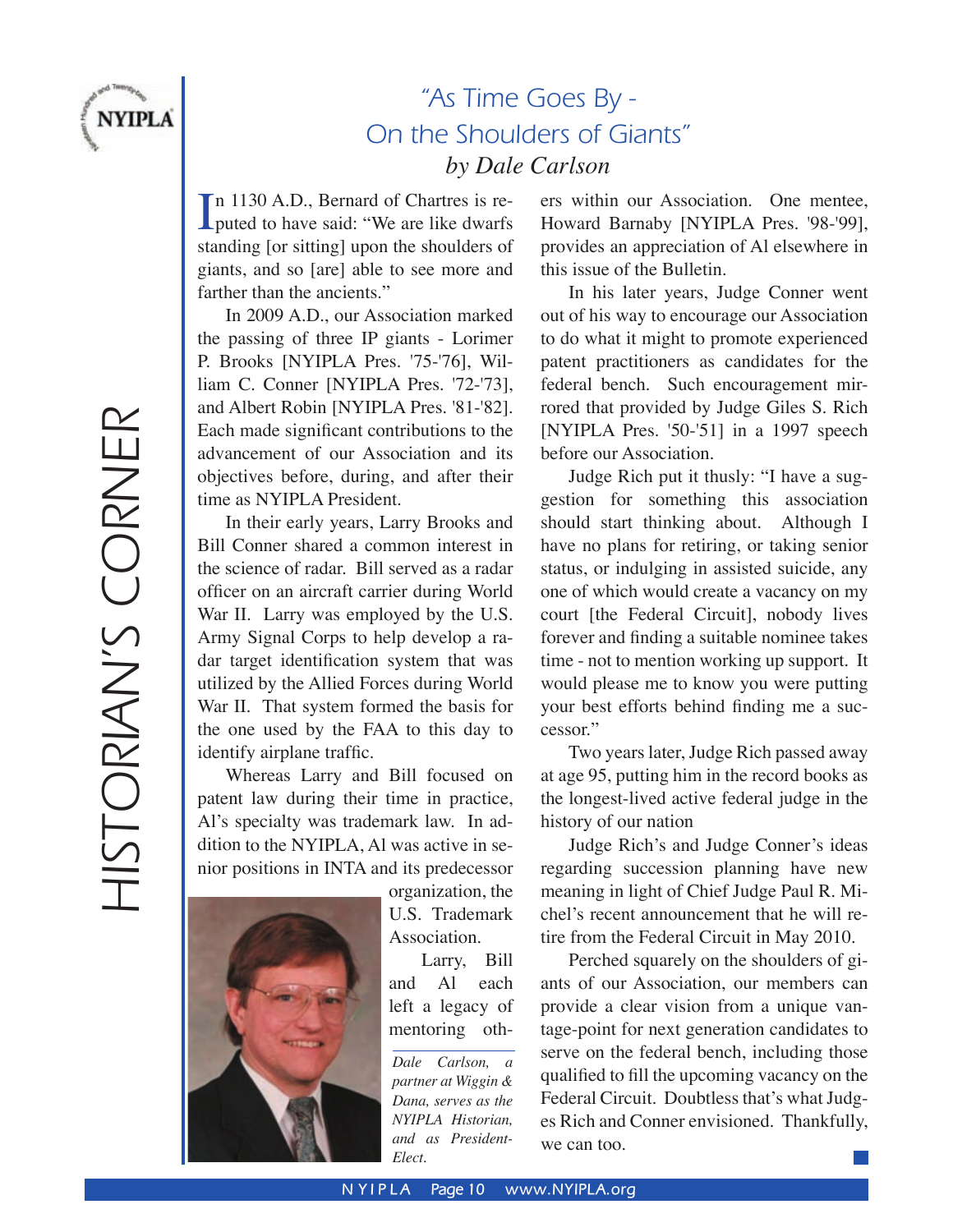

IN HONOR OF THE

## **NYIPLA Annual Dinner in Honor of the Federal Judiciary**

March 26, 2010 Waldorf=Astoria Hotel

*Keynote Speaker* **Governor Mario Cuomo**

*Outstanding Public Service Recipient* **Honorable Richard Linn**

# *Join the Tradition!*

Reservation forms available at: www.nyipla.org Reply by: February 9, 2010

For more information: (201) 634-1870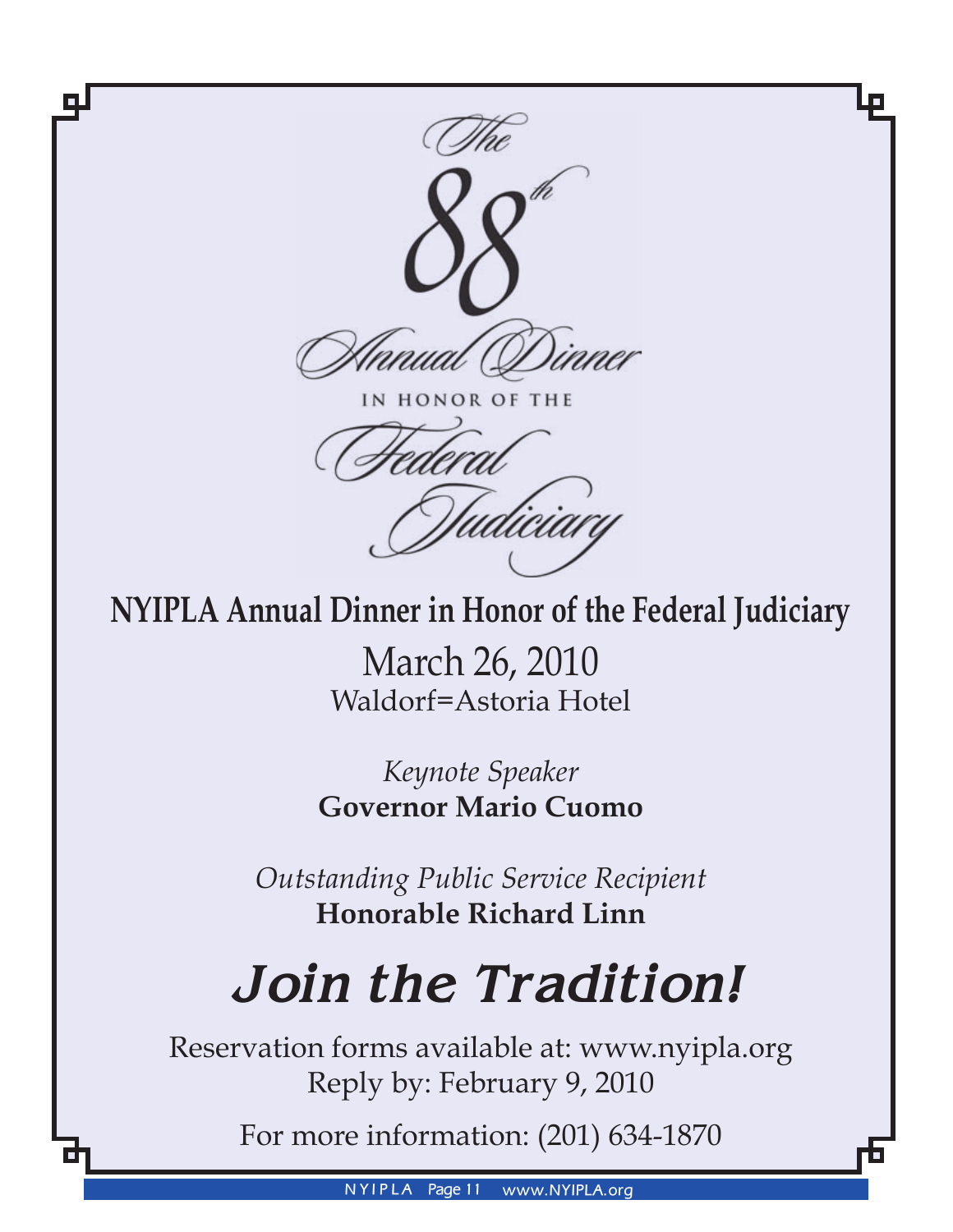

## **CLE Programs** TOPIC: Appellate Practice and Recent Developments: Board of Patent Appeals and Interferences

 $\sum_{\alpha}$  September 16, 2009, the NYIPLA Committee on Meetings and Forums presented a Continuing Legal Education ("CLE") luncheon program at the Harvard Club regarding Developments at and Tips for Working with the Board of Patent Appeals and Interferences. The speaker was Judge Michael R. Fleming, Chief Administrative Patent Judge of the United States Patent and Trademark Office and was hosted by Cheryl



H. Agris, Principal of the Law Offices of Cheryl H. Agris, PhD, PC.

 Judge Fleming provided a wealth of useful and timely materials. Several practice tips were provided for preparing appeal briefs. He emphasized that it was important to point out where in appellants' view the patent examiner erred. Further, information regarding the potential impact of *KSR v. Teleflex* and *Bilski v. Doll (Kappos)* on appellate practice was provided. Judge Fleming also discussed when it would be useful to request an oral argument and provided tips for preparing for this event. He reminded the audience that it is not necessary to come to Alexandria and that oral arguments may be presented via an "Electronic Hearing Room".

 The program concluded with a discussion of recent trends in appeal briefs filed. Judge Fleming noted that there has been a large increase, particularly with respect to reexaminations. However, due to the hiring freeze, pendency of appeal briefs at the Board of Patent Appeals and Interferences will be increased from 6.4 Cheryl H. Agris and Hon. Michael R. Fleming months to as many as 14 months in 2010.

## **CALL FOR MEMORABILIA**

The Committee on Records is seeking publications, photographs, records, and other Association documents and materials (even the golf trophy!) for contribution to the NYIPLA's archives. Please dig through your files and send items of interest to either of the co-chairs:

Peter Saxon, Esq. Thomas L. Creel, Esq. Fitzpatrick, Cella, Harper & Scinto Law Offices of Thomas L. Creel, LLC 30 Rockefeller Plaza 25 Beekman Place, Suite 5 New York, NY 10112 New York, NY 10022 212-218-2218 212-421-4213 psaxon@fchs.com tcreel@thomascreel.com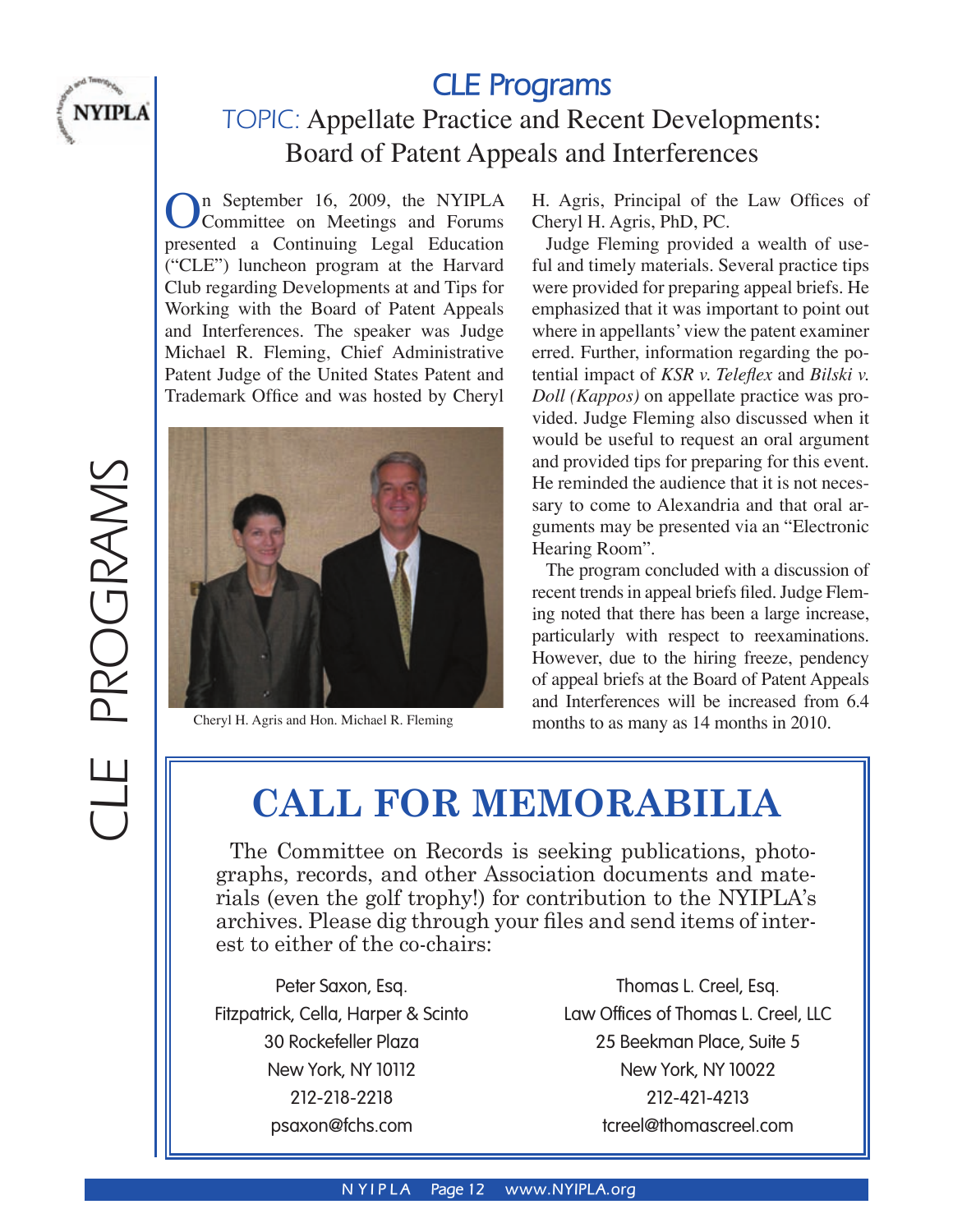

## **CLE Programs**

## TOPIC: The Impact of Bankruptcy on Intellectual Property

On October 16, 2009, the NYIPLA Committee on Meetings and Forums hosted a CLE luncheon at the Harvard Club, presented by the Honorable Arthur J. Gonzalez, bankruptcy judge in the Southern District of New York. The program, entitled "The Impact of Bankruptcy on Intellectual Property", was well attended, drawing not only intellectual property practitioners but also bankruptcy attorneys and those from other disciplines.

Judge Gonzalez began the program by discussing various federal bankruptcy statutes and their relevance to intellectual property. He noted that intellectual property is part of the bankruptcy estate just like any other property. Also, like any other property, the trustee or debtor-inpossession can use, license, or dispose of its intellectual property.

 Judge Gonzalez then conducted a detailed discussion of 11 U.S.C. §365 related to executory contracts. He observed that intellectual property licenses are executory contracts under the statute, and can be assumed or rejected in bankruptcy like other executory contracts. However, Congress added subsection (n) to the statute to provide intellectual property licensees certain rights and impose on the trustee (or debtor-in-possession) certain obligations. Judge Gonzalez brought out that a

split exists among the circuits in interpreting an important provision of that statute.

Judge Gonzalez also discussed his unique experience of trying a patent case in his bankruptcy court which raised a number of non-bankruptcy issues and challenges.

Judge Gonzalez closed the formal portion of his program by discussing recent trends in Chapter 11 cases. He noted that pendency has decreased significantly, and that companies have increasingly utilized asset sales under 11 U.S.C. §363. The General Motors and Chrysler bankruptcies (Judge Gonzalez presided over the Chrysler case) are recent examples of this.

 The program concluded with an extended question and answer session with the audience.



Hon. Arthur J. Gonzalez, Kevin Reiner, Esq.

## *ARTICLES*

**The Association welcomes articles of interest to the IP bar.**

**Please direct all submissions by e-mail to:** 

Stephen J. Quigley**, Bulletin Editor, at** 

squigley@ostrolenk.com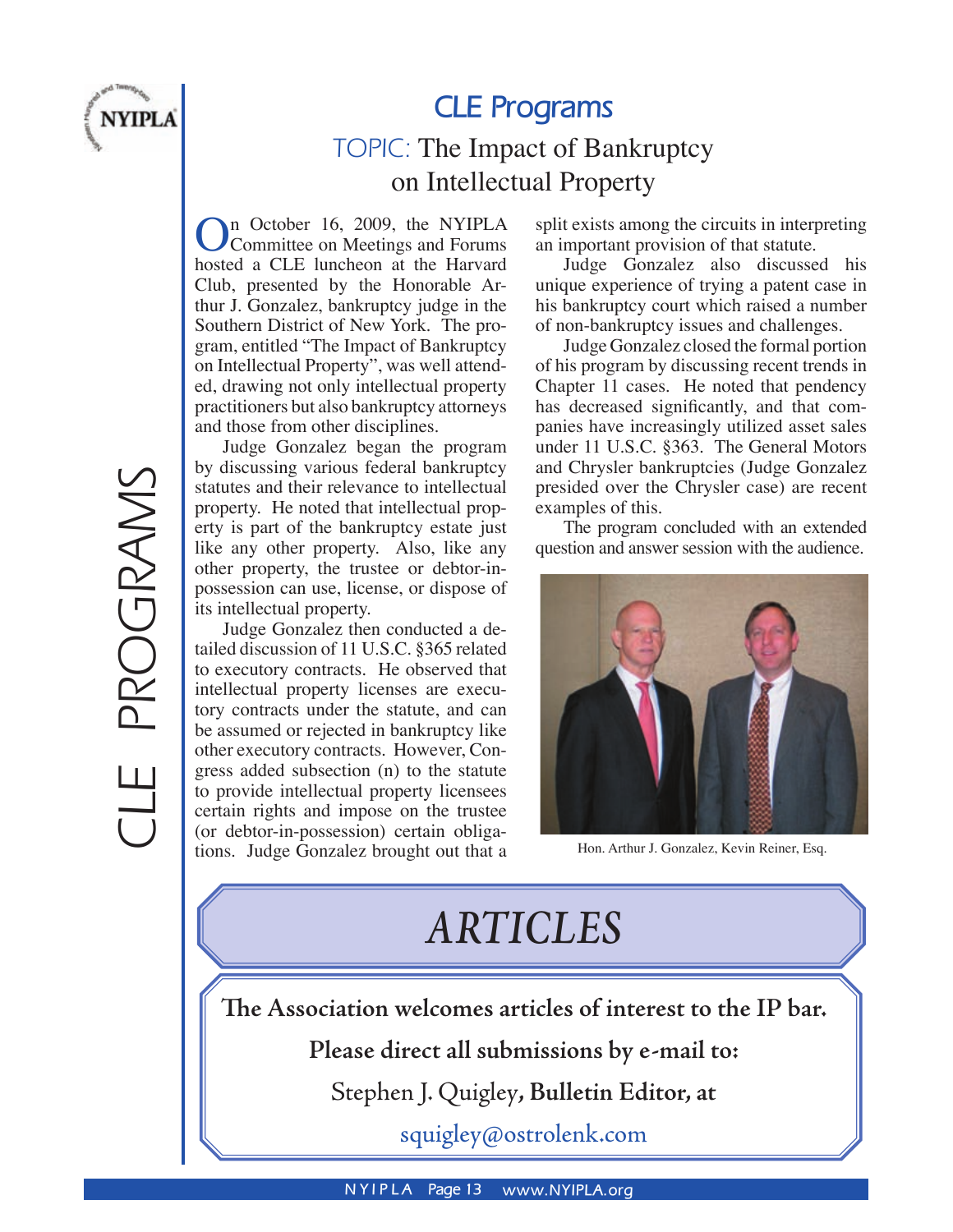## History of the Outstanding Public Service Award

When Judge Richard Linn receives the NYIPLA Outstanding Public<br>Service Award on March 26 at the Waldorf=Astoria, he will join an illustrious roster of recipients. The Association began giving the award in 2003 when it was awarded to the late Hon. William C. Conner of the United States District Court for the Southern District of New York. For the past eight years, the Association has chosen its recipients in recognition of a lifetime dedicated to the pursuit and administration of justice. Judge Linn will be the fourth recipient from the Federal Circuit. Two judges from the Second Circuit and two from the Southern District of New York have received the award.



Last year, Judge Dennis Jacobs, Chief Judge of the United States Court of Appeals for the Second Circuit, received this award.

## Recipients of the Outstanding Public Service Award

| 2009 | Honorable Dennis Jacobs                   |
|------|-------------------------------------------|
| 2008 | Honorable Howard T. Markey (posthumously) |
| 2007 | Honorable Paul R. Michel                  |
| 2006 | Honorable Joseph M. McLaughlin            |
| 2005 | Honorable Pauline Newman                  |
| 2004 | Honorable Robert J. Ward (posthumously)   |
| 2003 | Honorable William C. Conner               |

Second Circuit Federal Circuit **Federal Circuit** Second Circuit **Federal Circuit** Southern District of NY Southern District of NY

The New York Intellectual Property Law Association®

and Twenty two

## A CALL FOR NOMINATIONS FOR THE 2010 NYIPLA INVENTOR OF THE YEAR AWARD

Each year, the New York Intellectual Property Law Association presents the *"Inventor of the Year Award"* to pay tribute to an individual or group of individuals who, through their inventive talents, have made worthwhile contributions to society by promoting "the progress of Science and useful Arts."

*We encourage you to nominate one or more candidates.* The Inventor of the Year Award enables the Association to extend recognition to deserving innovators and inventors, and promote the practice of intellectual property law.

In order to be eligible for the Award, nominees must have received one or more U.S. patents for his / her / their invention(s) contributing to modern society. A nomination form for submitting candidates may be obtained from the Association website (**NY-IPLA.org**) . Please forward your nominations no later than **January 28, 2010**. Please see the nomination form or the Association website for further rules and information.

**N YIPLA** Page 14 www.NYIPLA.org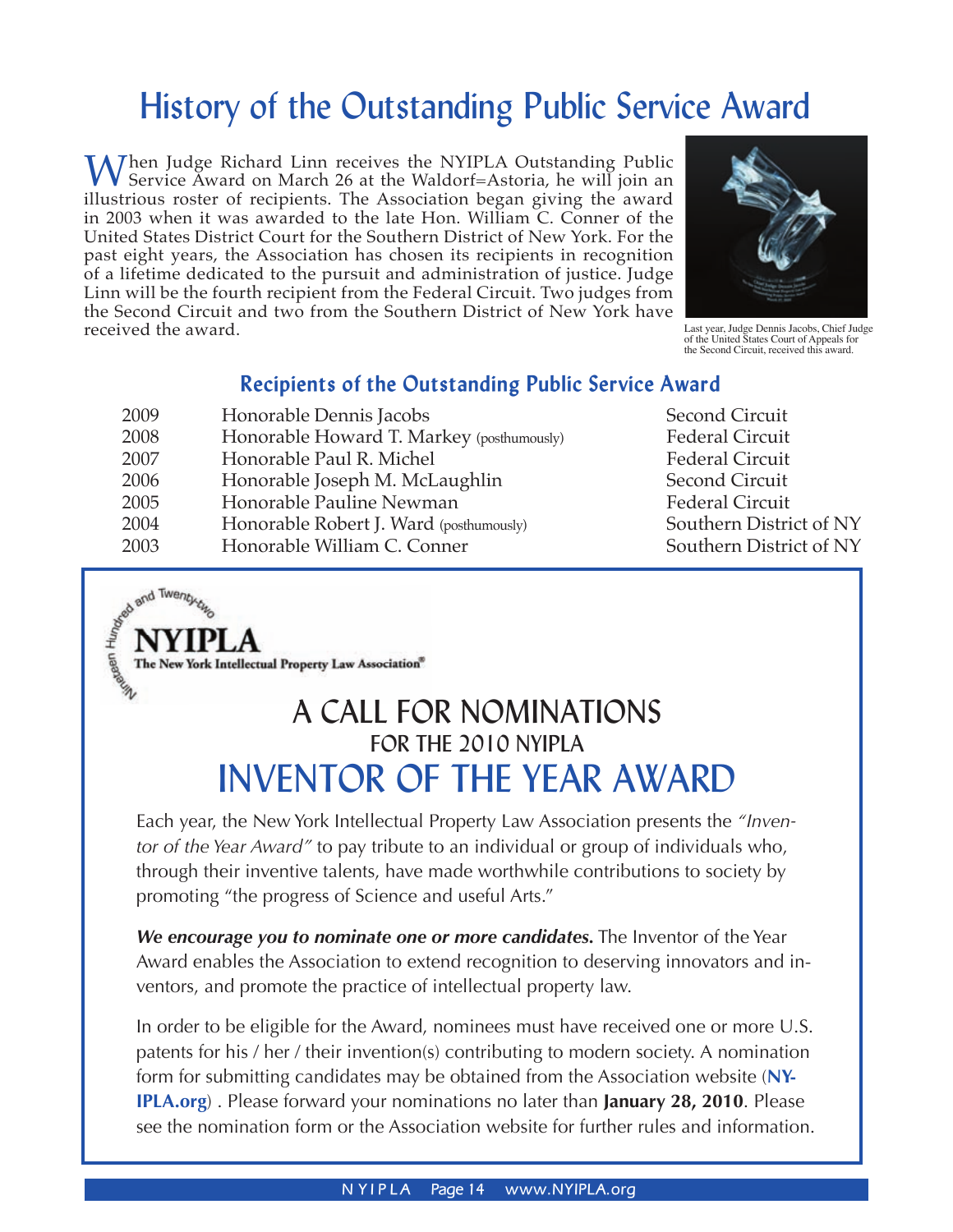## NEW MEMBERS

 $\sum_{i=1}^{n}$ 

| <b>Last Name</b> | <b>First Name</b> | Firm                                        | <b>Telephone</b>   | E-Mail                                  |
|------------------|-------------------|---------------------------------------------|--------------------|-----------------------------------------|
| Aeling           | Dennis C.         | Fitzpatrick, Cella, Harper & Scinto         | $(212)$ 218-2100   | daeling@fchs.com                        |
| Alberts          | Melissa           | Fitzpatrick, Cella, Harper & Scinto         | $(212)$ 218-2581   | malberts@fchs.com                       |
| Arora, Ph.D.     | Charanjit,        | Cooper & Dunham LLP                         | $(212)$ 278-0400   | carora@cooperdunham.com                 |
| <b>Bagley</b>    | Parker            | Goodwin Procter LLP                         | $(212)$ 459-7212   | pbagley@goodwinprocter.com              |
| Ball             | Jonathan D.       | King & Spalding LLP                         | $(212)$ 556-2115   | jball@kslaw.com                         |
| Bergauer         | Markus            | Jones Day                                   | $(212)$ 326-3441   | mbergauer@jonesday.com                  |
| <b>Bhatia</b>    | Jasmine           | Fitzpatrick, Cella, Harper & Scinto         | $(212)$ 218-2577   | jbhatia@fchs.com                        |
| Bochner          | Andrew            | Student - Brooklyn Law School               | $(845)$ 659-6902   | andrewbochner@gmail.com                 |
| Borchetta        | Frank             | Loeb & Loeb LLP                             | $(212)$ 407-4839   | fborchetta@loeb.com                     |
| <b>Bussey</b>    | Megan             | Kilpatrick Stockton LLP                     | $(212)$ 775-8700   | mbussey@kilpatrickstrockton.com         |
| Butler           | Lisa              | Fitzpatrick, Cella, Harper & Scinto         | $(212)$ 218-2100   | lbutler@fchs.com                        |
| Cannon           | Seth              | Carter, DeLuca, Farrell & Schmidt LLP       | $(631)$ 501-5700   | scannon@cdfslaw.com                     |
| Champion         | Anne              | Gibson, Dunn & Crutcher LLP                 | $(212)$ 351-5361   | achampion@gibsondunn.com                |
| Chen             | Yangjian          | Student - Benjamin N. Cardozo School of Law |                    | ychen3@yu.edu                           |
| Choy             | Jennifer          | Jones Day                                   | $(212)$ 326-8352   | jychoy@jonesday.com                     |
| Cottingham       | Frank R.          | Regeneron Pharmaceuticals, Inc.             | $(914) 593 - 1116$ | frank.cottingham@regeneron.com          |
| Daniel           | Ryan              | Frommer Lawrence & Haug LLP                 | $(212) 588 - 0800$ | rdaniel@flhlaw.com                      |
| Dorsky           | Jason             | Fitzpatrick, Cella, Harper & Scinto         | $(212)$ 218-2558   | jdorsky@fchs.com                        |
| Elbert           | Maya              | Jones Day                                   | $(212)$ 326-3855   | melbert@jonesday.com                    |
| Fairchild        | Steven            | Loeb & Loeb LLP                             | $(212)$ 407-4278   | sfairchild@loeb.com                     |
| Fish             | Charles M.        | Chadbourne & Parke LLP                      | $(212)$ 408-5396   | cfish@chadbourne.com                    |
| Fuerch           | Michael           | Fitzpatrick, Cella, Harper & Scinto         | $(212)$ 218-2588   | mfuerch@fchs.com                        |
| Ghosh            | Suchira           | Axinn, Veltrop & Harkrider LLP              | $(212)$ 728-2215   | sg@avhlaw.com                           |
| Gomez            | Edward K.         | General Patent Corp.                        | $(845)$ 369-4000   | egomez@generalpatent.com                |
| Gosselin         | Christopher       | Frommer Lawrence & Haug LLP                 | $(212) 588 - 0800$ | cgosselin@flhlaw.com                    |
| Hallet           | Margaret          | Fitzpatrick, Cella, Harper & Scinto         | $(212)$ 218-2504   | mhallet@fchs.com                        |
| Hashmall         | David M.          | Goodwin Procter LLP                         | $(212)$ 459-7430   | dhashmall@goodwinprocter.com            |
| Hazan            | <b>Brooke</b>     | Fitzpatrick, Cella, Harper & Scinto         | $(212)$ 218-2583   | bhazan@fchs.com                         |
| Heinle           | Court D.          | Fitzpatrick, Cella, Harper & Scinto         | $(212)$ 218-2522   | cheinle@fchs.com                        |
| Huang            | Cheney            | Fitzpatrick, Cella, Harper & Scinto         | $(212)$ 218-2528   | chuang@fchs.com                         |
| Jacobson         | Lowell D.         | Cadwalader, Wickersham & Taft LLP           | $(212) 504-6720$   | lowell.jacobson@cwt.com                 |
| Jones            | Joseph G.         | Student - Fordham University School of Law  | $(914)$ 841-0526   | josephgjones@gmail.com                  |
| Kastan           | Joshua            | Student - UC Davis School of Law            |                    | jkastan@gmail.com                       |
| Kefalos          | Anthony John      |                                             | $(551) 804 - 1300$ | jkefalos@comcast.net                    |
| King             | Allyson           | Fitzpatrick, Cella, Harper & Scinto         | $(212)$ 218-2533   | aking@fchs.com                          |
| Kobrick          | Eric              | American International Group, Inc.          | $(212)$ 770-3446   | eric.kobrick@aig.com                    |
| Krol             | Adam              | Cooper & Dunham LLP                         | $(212)$ 278-0400   | akrol@cooperdunham.com                  |
| Kushner          | Leslie            | Fitzpatrick, Cella, Harper & Scinto         | $(212)$ 218-2515   | lkushner@fchs.com                       |
| Lackman          | Eleanor M.        | Lovells LLP                                 | $(212)$ 909-0600   | eleanor.lackman@lovells.com             |
| LaRock           | Adam              | Fitzpatrick, Cella, Harper & Scinto         | $(212)$ 218-2507   | alarock@fchs.com                        |
| Lawrence         | Erin              | Frommer Lawrence & Haug LLP                 | $(212) 588 - 0800$ | elawrence@flhlaw.com                    |
| Le               | Hong-Van M.       | Jones Day                                   | $(212)$ 326-3786   | mhle@jonesday.com                       |
| Lee              | Edward K.         | Loeb & Loeb LLP                             | $(212)$ 407-4045   | elee@loeb.com                           |
| Lee              | Phillip           | Student - Columbia Law School               |                    | leephillipj@aol.com<br>cont. on page 16 |